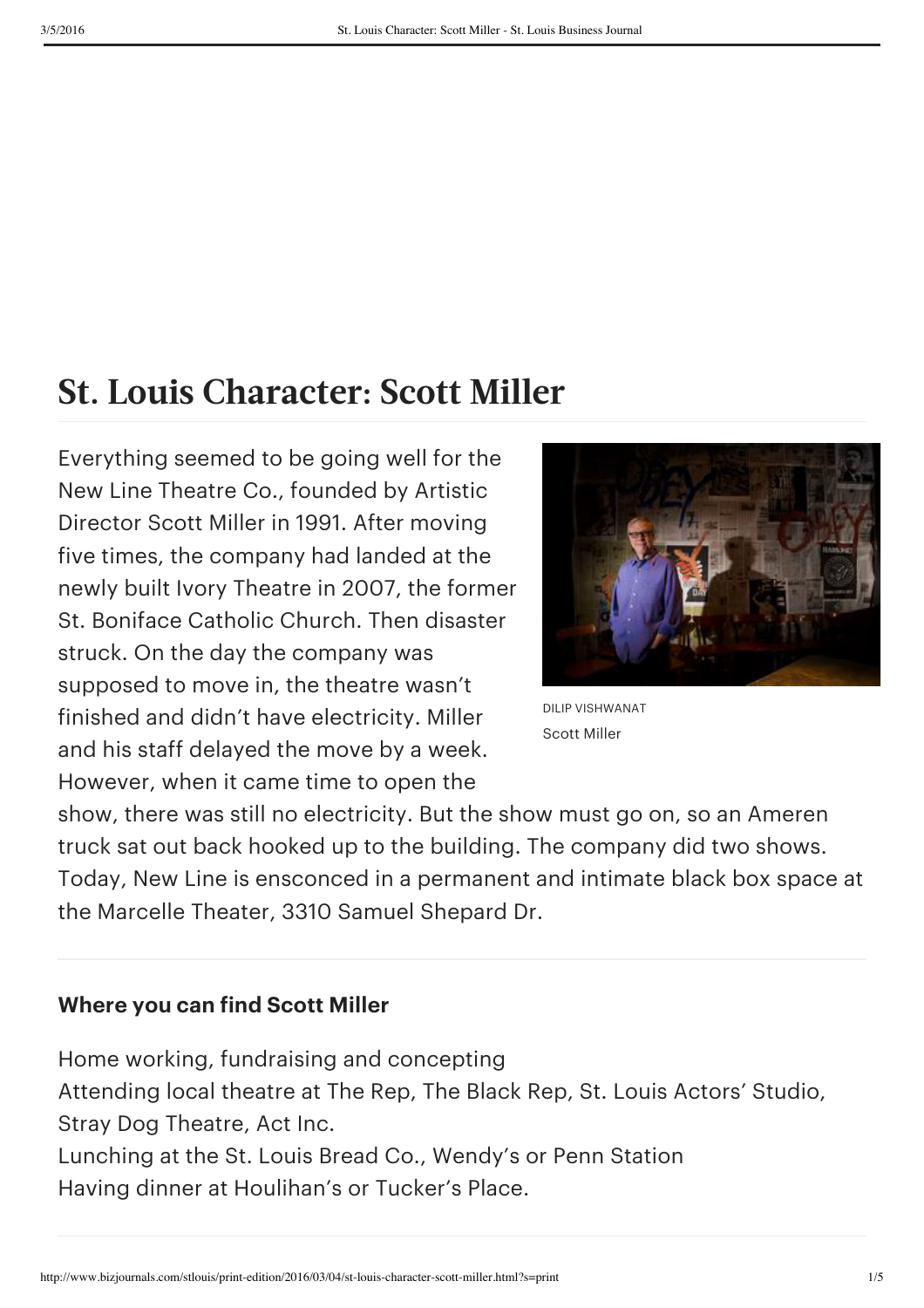From the time he was 4 years old, Miller, 52, was hooked on musical theatre. The youngest of three boys, he grew up in Affton listening to Rodgers and Hammerstein show tunes, the musical preference of his parents — the late Don Miller, a plant manager of a vending machine firm, and his mother the former Joan Hildebrand. When given piano lessons, Scott would bang out show tunes and sing along. His earliest memory of seeing a live musical was at age 10 when his middle brother played trumpet in the pit at Affton High School for "Of Thee I Sing," a sharp satirical political operetta written by the Gershwins. By 7th grade, Affton High was doing "Godspell." Musicals could be like pop rock. Then the movie "Grease" came out with dirty words and sex. During his freshman year of high school, he saw "Rocky Horror Picture Show." It was transgressive. The show stuck to him like the spirit gum liquid actors use to glue things onto their bodies.

By senior year, Miller wrote his first musical, "Adam's Apple," produced by the school. It was pivotal; he knew then that he wanted to write and direct. A great student, Miller was named valedictorian, and in 1982, he headed to Harvard. Back to visit St. Louis after his sophomore year, Miller's high school drama teacher suggested that he stage a summer show. After finding a group of Affton alumni to perform in "Godspell," it spurred formation of a summer theatre company, CenterStage. When Miller graduated from Harvard in 1986 with a B.A. in music, he came back to St. Louis to launch CenterStage year round but wanted to produce musicals that were more adventurous. New Line was born.

"Scott's focus and determination have caused New Line to thrive for 25 years and still remain the bad boy of musical theatre," board member Keith Thompson, a financial adviser, said.

Mike Dowdy, associate artistic director of New Line, admires Miller for his smarts and for the copious research he does for each show. He met Miller in 2009 when cast in "Return to the Forbidden Planet."

"Scott is amazing at creating a 'world' that his actors live in and he is very high concept," Dowdy said. "He allows me to dig deeper, be more character-driven and help the 'world' make sense to the actors."

Thompson agrees. "The strongest attribute Scott possesses is his determination to stick to his mission and vision for New Line to produce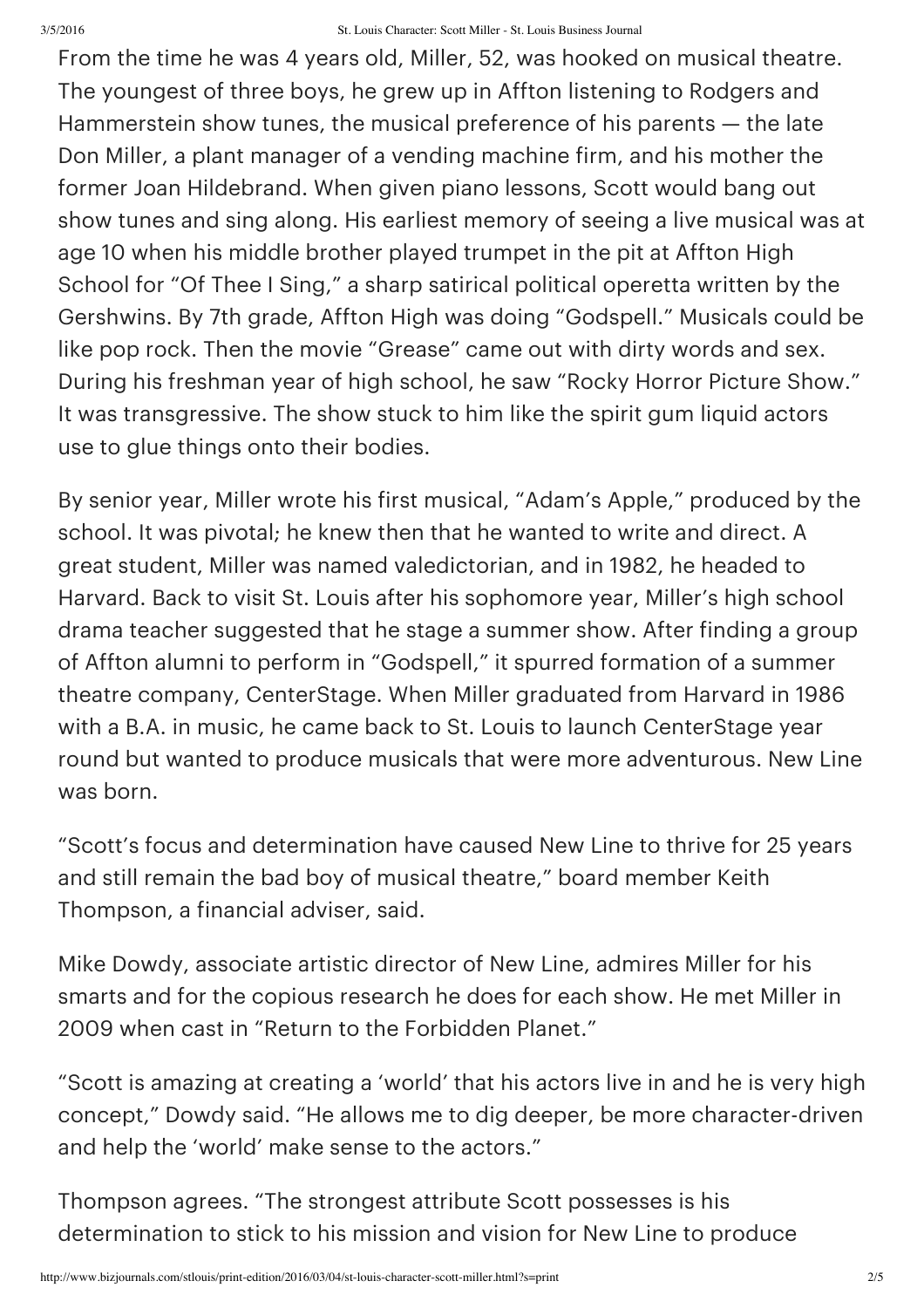daring, provocative, thought-provoking theatre that will stir audiences to really look deep inside themselves and discover how the show is challenging their attitudes and core beliefs."

Miller lives in South St. Louis with Pal Joey, his cat.

**What was it like, from day one, to launch New Line?** It was the 90s and the birth of the golden age of musical theatre. People were writing very personal musicals with no thought as to whether they would have commercial appeal to play in New York. I wanted to expose St. Louis audiences to the new art of musical theatre.

**Where did you get the money?** The Regional Arts Commission gave us a \$1,000 grant and our budget that first season was \$1,100. Today, our budget is \$120,000. We get money from ticket sales, Regional Arts Commission, Missouri Arts Council and individual donors — there's one lady who gives us \$10,000 anonymously.

**What musicals are you presenting this season?** We did "Heathers," Next is "American Idiot," clearly a response to George W. Bush that's so accidentally relevant to everything going on politically right now. "Atomic: A New Rock Musical" opens June 3, and "Tell Me on A Sunday" opens August 12.

**How do you find actors, musicians and designers?** We hold open auditions advertised on Facebook and on our website, newlinetheatre.com. We're nonunion and at least half of the cast of each musical is new actors.

**Most exciting moment?** Several times writers of shows have come to see us such as Amanda Green who wrote the lyrics for "High Fidelity" and "Hands on a Hardbody." Her father is the late Adolph Green, one of the great lyricists who wrote with Betty Comden, "Singin' in the Rain" and others.

**Where you in all the plays in high school?** Affton had an amazing theatre department. John Goodman was in my oldest brother's class and he came back when I was there to see our teacher. Many mornings when I wanted to pretend to be sick to stay home, I didn't because I had to be at rehearsal.

**Why did you choose Harvard, which didn't have a theatre department?** Everyone expected me to go to an Ivy League college because my brothers had done so. Harvard proved to be a theatre wild west. Anyone who wanted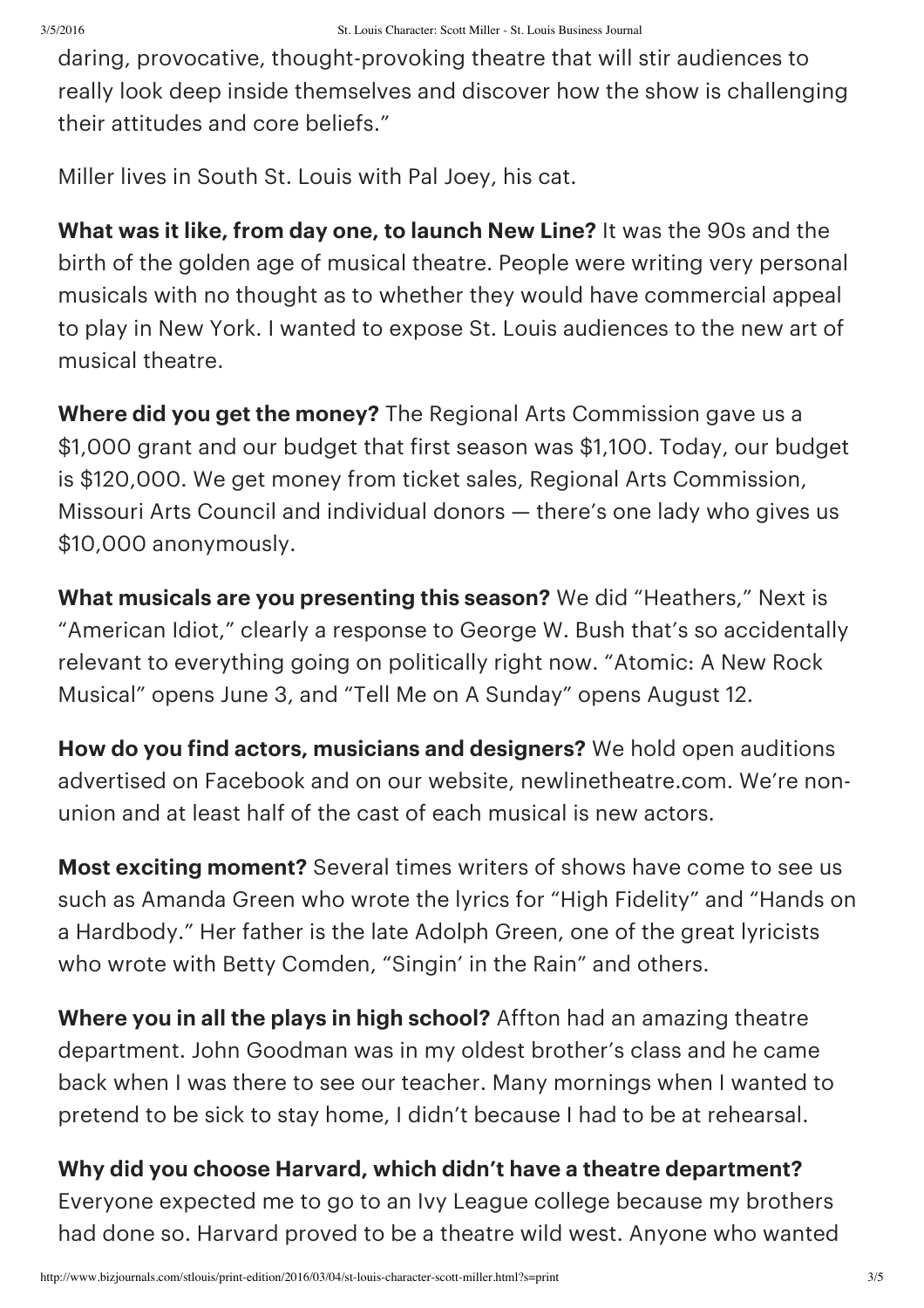to put on a play could put up a curtain and do so. My freshman year I went to the dean's office for an arts project grant and got the money for a show I wrote and produced. I also met all these theatre people.

**Did any class at Harvard influence your writing today?** A philosophy of law class. At the beginning of each class, the professor set up a scenario; he'd change one detail and would ask the class to decide what we would do. It taught me that the chaos of the world has so many factors that affect all of us in so many ways. This has served me well in dissecting a story and getting inside a character's head.

**Why did you come back to St. Louis after college?** I was already making theatre here and we had a company. I got a telemarketer job at Dance St. Louis. After two years, I was moved into the office and eventually became development director. I learned fundraising.

**What gets you up in the morning raring to go?** I wake up with songs from whatever show we're working on in my head. "Heathers" had so many ear worms — music that sticks in your head.

**Define success for you.** When the audience gets what I want them to get from a show and it tells the story as clearly as possible, even if they didn't like the experience.

**How do you relax?** I spend a lot of time on Facebook. At night when I come home from rehearsal, I watch old episodes of "Law and Order." It's pure plot and story and almost no characterization — clean, lean, well-written stories.

**Biggest risks with New Line?** We're working on "American Idiot" now. In the middle of a guitar solo, half the cast is head banging and the other half is running around. It doesn't seem like choreography; it's organic and will convey to the audience pure aggression, energy and intensity. It can be dangerous if done badly.

**Writing right now?** I've written nine musicals, six non-fiction books and one novel. The last musical I wrote was this strange satire, "Johnny Appleweed." We produced it with New Line. I've always wanted to write a sequel. I've also written the first draft of a children's musical.

**What would you like your legacy to be?** I changed the conversation about the